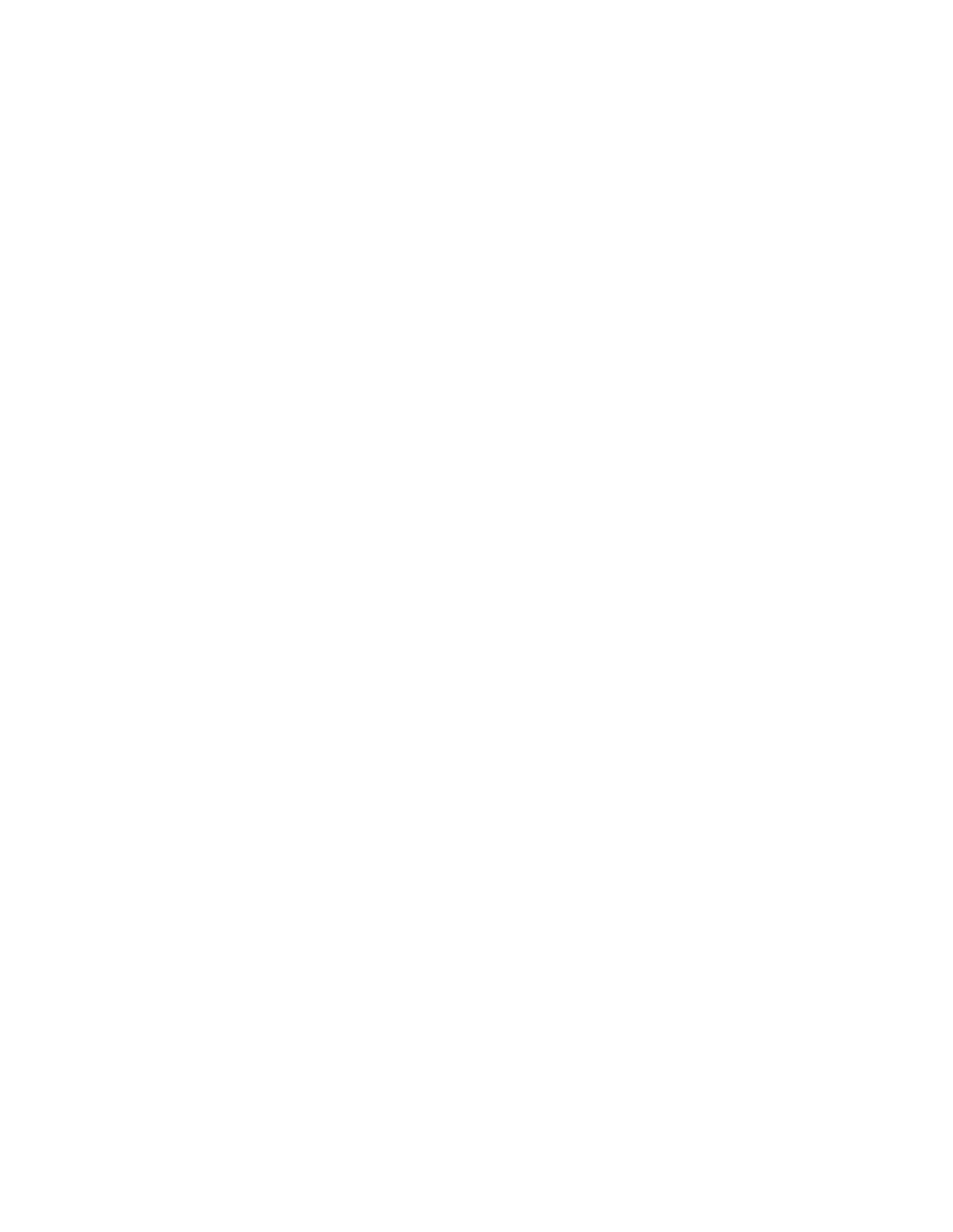### **TABLE OF CONTENTS**

| L    |                                                 |  |  |
|------|-------------------------------------------------|--|--|
|      | Α.<br>Β.<br>$C_{\cdot}$<br>D.                   |  |  |
| Ш.   |                                                 |  |  |
| III. |                                                 |  |  |
|      | А.<br><b>B.</b><br>C.<br>D.<br>Ε.<br>F.         |  |  |
| IV.  |                                                 |  |  |
|      | Α.                                              |  |  |
| V.   | PROFESSIONAL SERVICES, POLICIES, AND PROCEDURES |  |  |
|      | Α.<br><b>B.</b><br>C.<br>D.<br>Ε.               |  |  |
| VI.  |                                                 |  |  |
|      | А.<br>В.                                        |  |  |
|      |                                                 |  |  |
|      | Α.                                              |  |  |
|      |                                                 |  |  |
|      | А.                                              |  |  |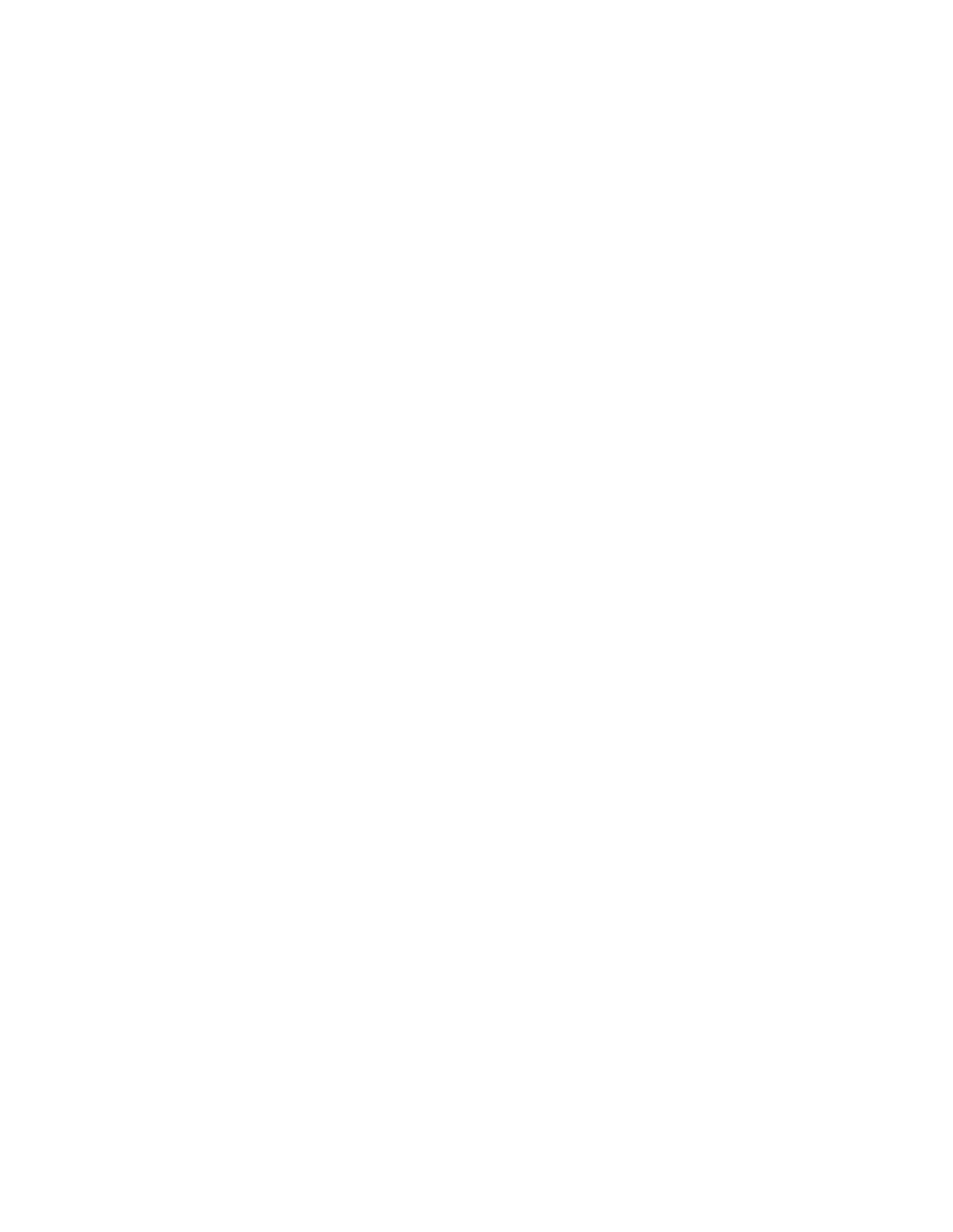These Administrative Policies and Procedures are intended to guide the Executive Director of the Commission in administrative practices, including procurement, contract administration, securing professional services, grant administration, grant application, personnel recruitment and selection, and interview guidelines. These procedures may be modified if warranted by extraordinary conditions. These policies are established by the Executive Director of the Commission and may be modified by the Executive Director as he or she deems necessary.

### **I. PROCUREMENT**

The following policies and procedures shall be followed by the El Dorado County Transportation Commission (EDCTC) staff in securing equipment and supplies and in the award and execution of contracts for professional services.

### **A. POLICIES**

- 1. The Executive Director's office shall be responsible for EDCTC procurement administration.
- 2. All items or services over \$1,000 shall be purchased from the lowest bidder in a competitive process unless a sole source procurement is justified.
- 3. A sole source justification must be approved by the Executive Director. Sole source is justified when: 1) only one firm or vendor can provide the product or service, 2) time would prevent a formal bidding process, 3) a previously provided service is being continued.
- 4. Items shall be purchased on the basis of the lowest price except from a Disadvantaged Business Enterprise (DBE) provided that the DBE price is within 5% of the overall low price with a difference not to exceed \$2,000. In all cases, the item shall be purchased from a responsible, qualified vendor.
- 5. The item or service to be procured shall be included in the approved EDCTC budget.
- 6. "Open" purchase orders, i.e., "master bids" may be issued provided that the procedures described below are followed.

### **B. PROCEDURES**

- 1. Purchases of \$1,000 or less
	- a. Items purchased by staff member shall be authorized by the Executive Director.
	- b. Submit documentation (i.e. receipts) to the Administrative Services Officer.
- 2. Purchases of \$1,001-\$5,000
	- a. Unless sole source is justified, a minimum of two vendors should be contacted to obtain bids before the purchase.
	- b. Approval of Executive Director required together with the rationale for the purchase.
	- c. Item or service shall be purchased by staff member authorized by the Executive Director.
	- d. Documentation shall be submitted to the Administrative Services Officer.
- 3. Contracts and Purchases over \$5,000
	- a. Must obtain Commission approval. If special conditions arise relative to health, safety, or essential operating needs, it may be necessary to enter contracts for amounts over \$5,000 without prior approval of the Commission. The Commission shall be informed and shall ratify any action taken under special conditions at the first available meeting of the Commission.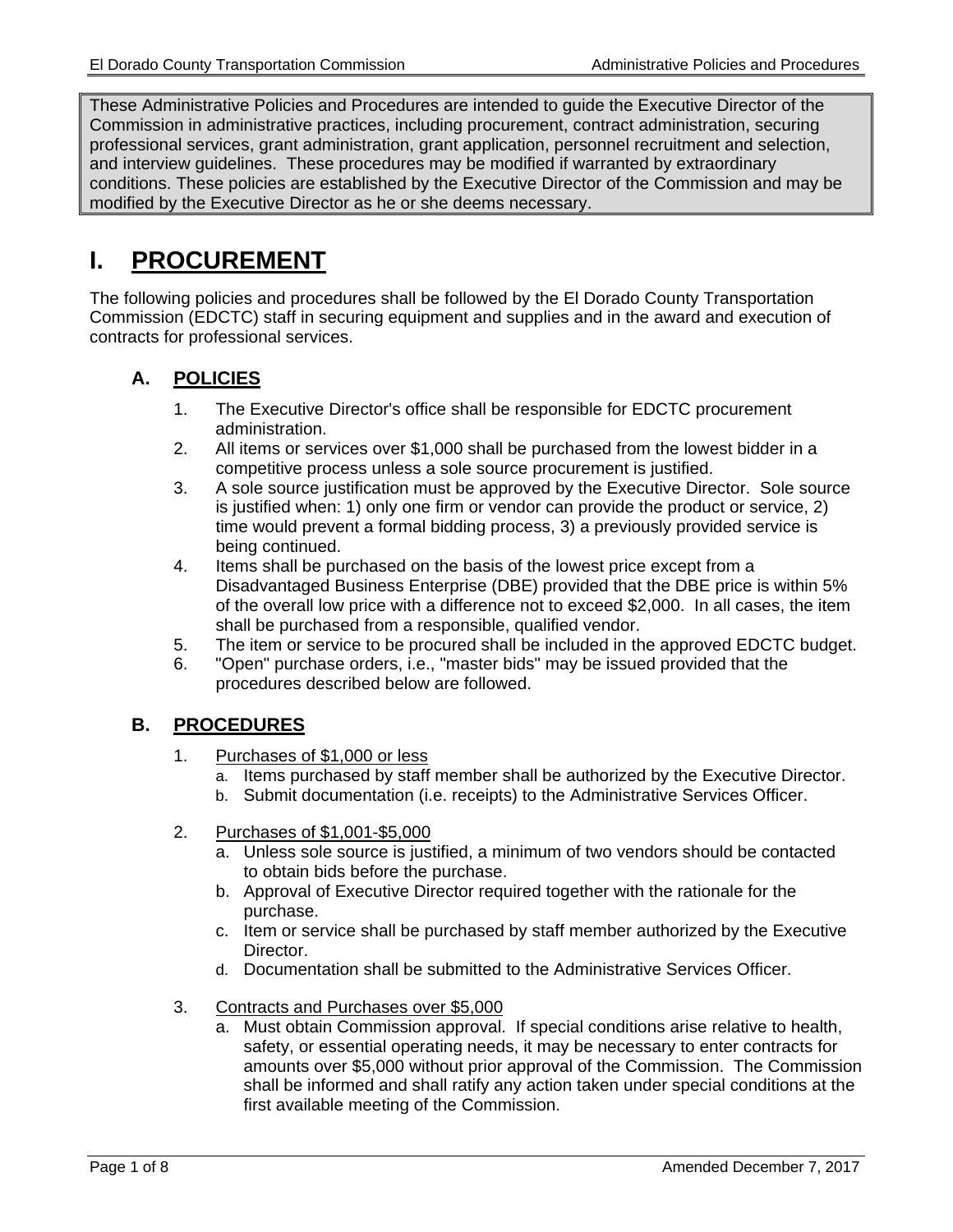b. Procedures for the selection and contracting of professional services are detailed in the Professional Services Policies and Procedures section.

### **C. DEPRECIATION POLICY**

EDCTC in accordance with 2 CFR 225 Cost Principles for State Local and Indian Tribal Governments, Appendix B Selected Items of Costs, item 15 a. (2), utilizes a depreciation policy as follows:

*"15 a. (2) "Equipment" means an article of nonexpendable, tangible personal property having a useful life of more than one year and an acquisition cost which equals or exceeds the lesser of (a) the capitalization level established by the governmental unit for financial statement purposes, or (b) \$5000."* 

- EDCTC's fixed assets are defined as assets with a useful life greater than one year and costing \$1,000 or more in aggregate.
- Depreciation will generally be calculated on the straight line method using the estimated useful life of the assets as determined by the Internal Revenue Service.

#### **D. DISPOSAL OF SURPLUS PROPERTY**

The Commission shall dispose of surplus property through a negotiated contract with an auction company. The auction company shall be responsible for the transportation, sales, and advertisement of the property for the purpose of selling at a public auction.

The Executive Director will bring to the Commission a list of property to be designated as surplus property. Commission members and staff are not eligible to bid on Commission property designated as surplus property for auction unless otherwise determined by the Commission.

The Commission may make available to community based organizations engaged in the pursuit of public purposes those items of surplus property found by the Commission not required or adequate for EDCTC use. The transfer of personal property to such organizations shall be made in accordance with Government Code §25365 and §25372 and pursuant to a written agreement.

Property found to be beyond economical repair or of no value shall, at the discretion of the Executive Director, be disposed of in any manner the Executive Director deems appropriate. Such determination of no value shall exempt items from placement in the surplus pool.

### **II. CASH MANAGEMENT POLICY**

The Executive Director is authorized to sign checks for scheduled, budget, and approved expenses up to \$15,000. All checks over \$15,000 require a second signature. Commission approval is required to increase this amount. This section, Cash Management Policy, may be taken as a lone agenda item without the full Administrative Policies and Procedures to request the increase.

The EDCTC Executive Director, Chair, Vice Chair, and one other Commissioner are authorized signers. Annually, to coincide with the election of the new Chair and Vice Chair, the Administrative Services Officer is responsible for obtaining updated Umpqua Account Agreements and confidential signer information.

### **III. INVESTMENT POLICY**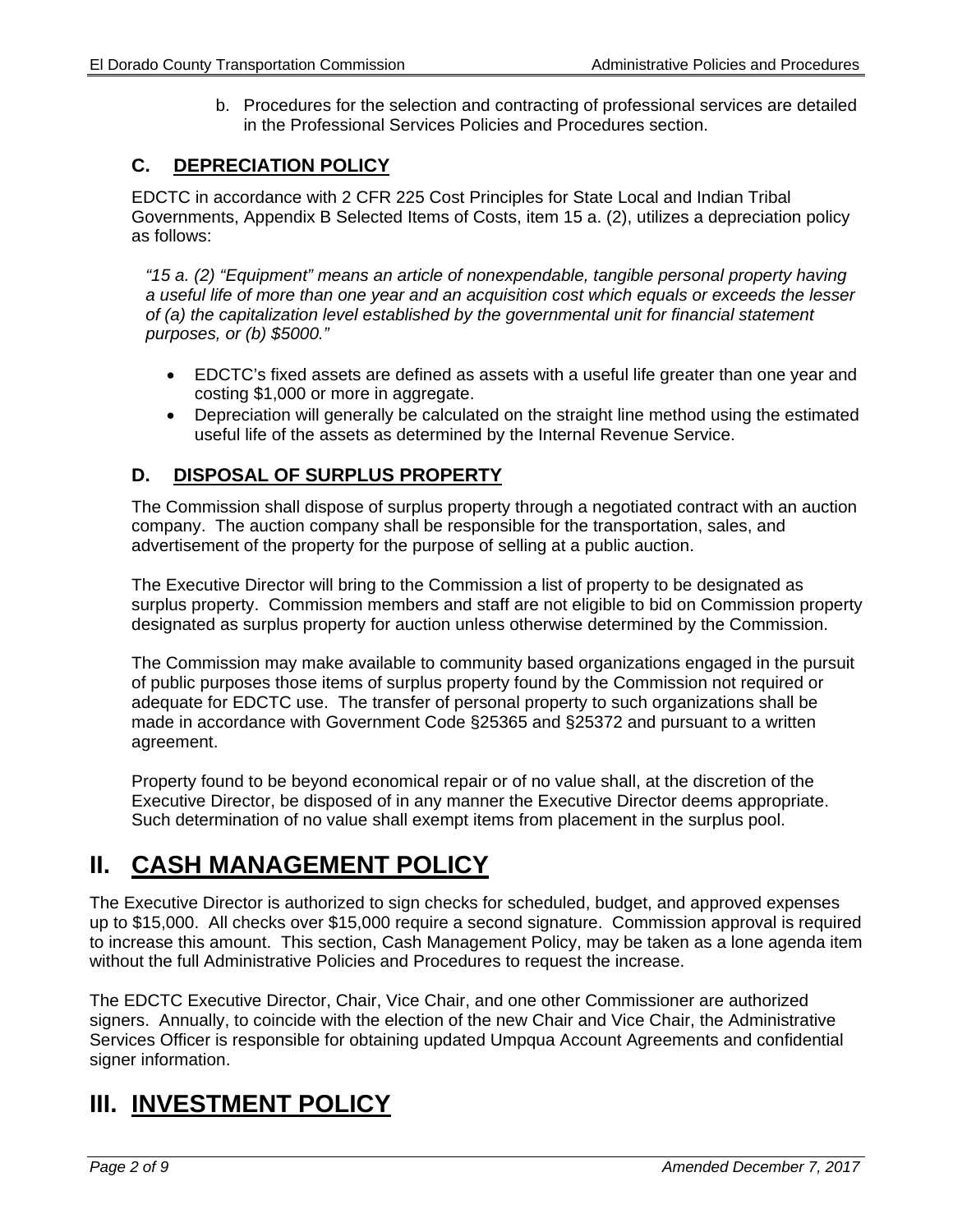### **A. INTRODUCTION**

The following is the investment policy and guidelines of the El Dorado County Transportation Commission presented in accordance with §53600 et seq of the California Government Code.

This investment policy is intended to provide a guideline for the prudent investment of EDCTC money not immediately required to meet the financial obligations of the Commission and applies to all activities of the EDCTC with regard to investing the financial assets of the Administrative and Trust Funds.

### **B. BASIC POLICY AND STATEMENT OF OBJECTIVES**

It is the objective of this policy to provide a system which will accurately monitor and forecast revenues and expenditures so the EDCTC can invest funds to the fullest extent possible. Funds of the EDCTC will be invested in accordance with sound treasury principles with the following priorities:

- 1. **Safety of Principal:** Investments shall be undertaken in a manner which first seeks to ensure the preservation of principal. The Executive Director shall evaluate, or cause to be evaluated, each potential investment, seeking both quality in issuer and in underlying security or collateral.
- 2. **Liquidity**: Investments shall be made whose maturity dates are compatible with cash flow requirements and which will permit easy, rapid conversion into cash without substantial loss of value.
- 3. **Return on Investment**: Investments shall be undertaken to attain market rates of return, consistent with constraints imposed by the safety objectives and cash flow consideration.

### **C. PRUDENCE**

The Executive Director will put forth his or her best efforts to forecast accurately the revenues and cash needs of the Commission, in order to provide for investment of monies to the fullest extent possible.

EDCTC shall manage the investment portfolio under the Prudent Person Rule which states, in essence, that "a Trustee shall exercise the judgment and care, under circumstances then prevailing, which persons of prudence, discretion, and intelligence exercise in the management of their own affairs, not speculation, but for investment, considering the probable safety of their capital as well as the probable income to be derived." The application of this rule opens up a broad spectrum of investment opportunities as long as the investment is deemed prudent and is permissible under currently effective legislation of the State of California and this policy.

Specifically, investments will be made only in securities and with financial institutions in which EDCTC is legally empowered to invest such funds, in accordance with the terms and conditions of §53600 through §53693 of the Government Code of California.

### **D. ACCEPTABLE INVESTMENT INSTRUMENTS**

The Commission's portfolio may include investments only in the following instruments:

1. **Passbook Savings Accounts and Money Market/ Management Checking Accounts:** These savings accounts may be maintained in local branches of commercial banks and/or savings and loans associations. Amounts maintained in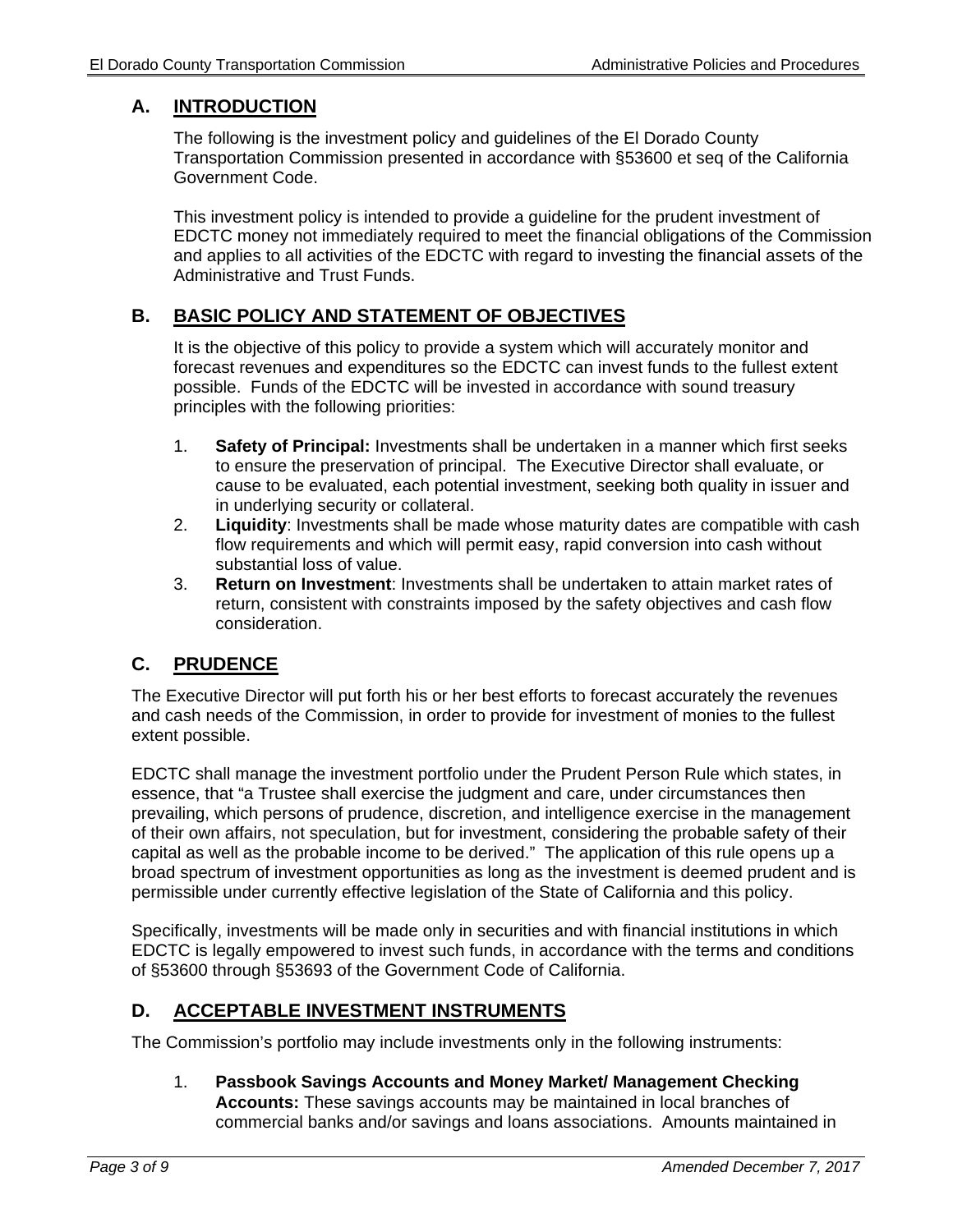such accounts shall be fully insured by the United States Government or collaterally in a manner acceptable to the EDCTC.

- 2. **State Local Agency Investment Fund (LAIF):** The LAIF was established by the State of California to enable treasurers to place funds in a pool for investments. There is a limitation of \$40 million per agency subject to a maximum of fifteen (15) total transactions per month.
- 3. **Certificates of Deposit:** Cash may be invested only in federally insured or fully collateralized certificates of deposit. Collateral for given investment, when applicable, must be in accordance with California Government Code §53600 et seq.

The investment institution must meet the following criteria to be considered by EDCTC:

- The institution must not be less than four (4) years old;
- The institution must maintain a new worth-to-asset ratio of at least 3.5%, and a positive earnings record;
- The institution must be located in California.

### **E. PROHIBITED INVESTMENT PRACTICES AND INSTRUMENTS**

Certain investment practices and instruments are inconsistent with the first objective of this policy – safety of invested funds, and therefore are prohibited.

The EDCTC shall not engage in leveraged investing, such as margin accounts or any form of borrowing for the purpose of investment.

#### **F. SUMMARY**

The EDCTC will strive to maintain the level of investment of funds not immediately active as near to 100% as possible. However, the basic premise underlying the Commission's investment policy is to insure the safety of principal and to provide funds when needed.

In order that the EDCTC Board may monitor the handling of invested funds, a full report detailing all investments will be submitted on an annual basis.

The Executive Director will review this Policy at least once a year and may modify the Policy as appropriate to the EDCTC needs and current law.

# **IV. CONTRACT ADMINISTRATION**

### **A. CONTRACTING PROCEDURES**

- 1. **Overall Coordination:** The lead staff member for the particular project, under the direction of the Executive Director, coordinates and manages the Request for Proposals (RFP) process; this includes the development of a schedule for the RFP process, organization of a consultant selection committee, development of a bidders list, and preparation of an advertisement.
- 2. **RFP Preparation:** The lead staff member, under the direction of the Executive Director, prepares the RFP according to the procedures described in Professional Services Policies and Procedures, Section IV.
- 3. **Issuance of RFP:** After Executive Director approval, the lead staff member issues the RFP in accordance with Professional Services Policies and Procedures, Section IV.
- 4. **Close of RFP Deadline:** Upon close of the RFP deadline, the lead staff member: a. Coordinates an evaluation of the proposal and checks references as outlined in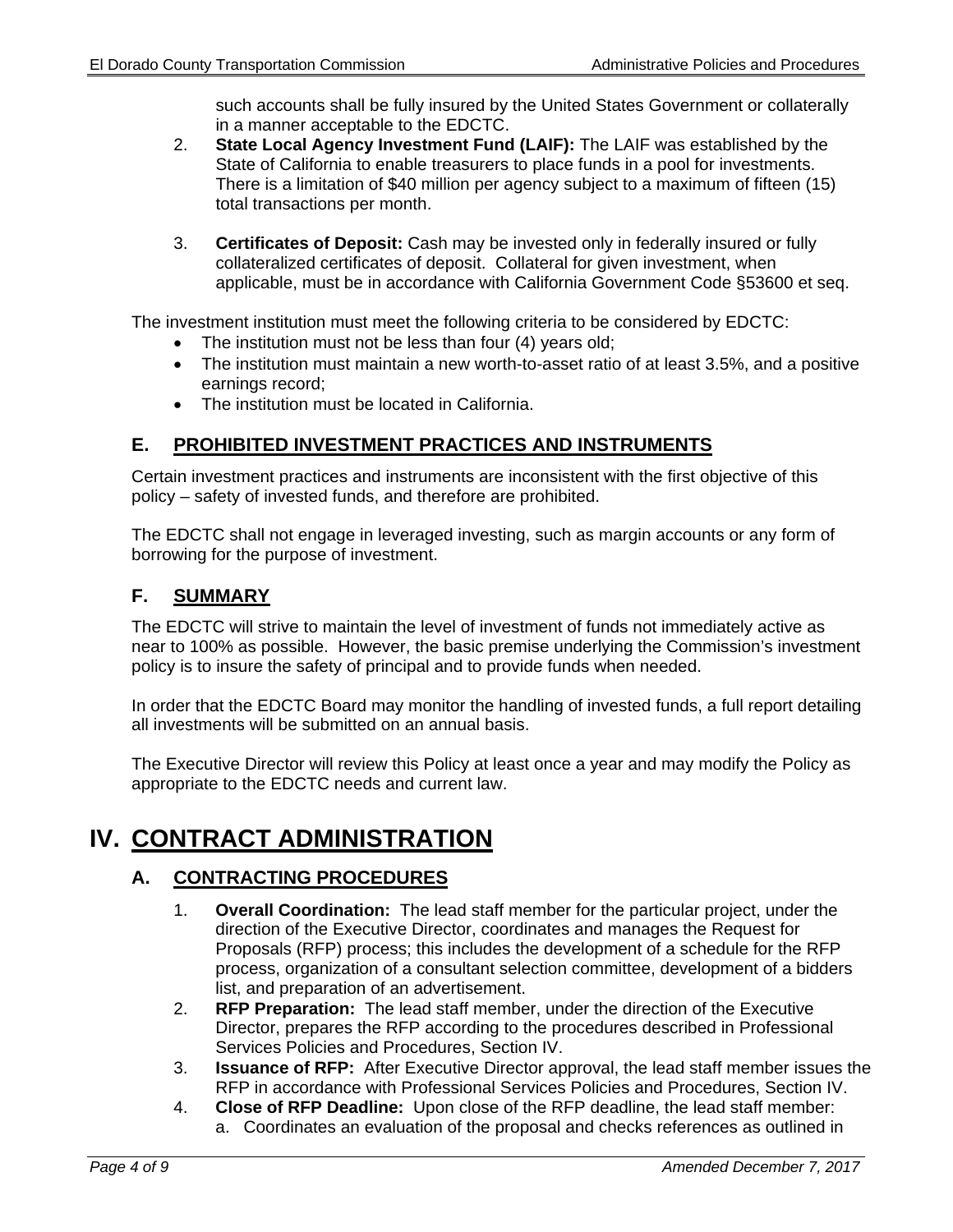Professional Services Policies and Procedures, Section IV. Interviews with applicants will be held if deemed necessary

- b. Notifies the successful bidder and the unsuccessful bidders of the results of the selection process. The Commission reserves the right to reject all bids.
- c. Upon completion of contract negotiation, prepares consultant contract agreement and submits such agreement to legal counsel for review and approval. Upon approval by legal counsel, the agreement is then transmitted to the consultant for execution, with the consultant returning two signed copies. Both signed agreements shall then be executed by the Executive Director of EDCTC, and one signed agreement shall be returned to the consultant. The other signed agreement shall be entered in the EDCTC contract file.

# **V. PROFESSIONAL SERVICES, POLICIES, AND PROCEDURES**

These policies and procedures pertain to any and all agreements for services including services of attorneys, planners, engineers, consultants, or other individuals or organizations possessing a high degree of technical skill, and all other types of agreements under which the contract provides services that are required by the EDCTC but not furnished by EDCTC staff.

The purpose of this procedure is to ensure an open, fair, and competitive process for selection of qualified professional consultants to perform work for the EDCTC.

### **A. POLICIES**

- 1. A Request for Proposal (RFP) will be issued whenever there is a need for work to be performed by other than EDCTC staff.
- 2. The RFP shall contain all information necessary for a prospective bidder to adequately submit a proposal for the completion of the project. An RFP should contain sufficient information as to the required form and particulars of the service sought so that the proposals received can be equitably compared on the basis of the same facts and information.
- 3. Contracts for services anticipated to cost less than \$5,000 may be awarded through direct negotiation. At the discretion of the Executive Director, the RFP process may be omitted in such circumstances.
- 4. EDCTC will take all reasonable steps to ensure that disadvantaged business enterprises (DBEs) have the maximum opportunity to compete for and perform contracts.

### **B. FORM AND CONTENT OF THE REQUEST FOR PROPOSALS**

An RFP should contain, but not be limited to, all of the following:

- 1. **Introduction:** This section of the RFP should set forth and describe, as appropriate, the agency requesting the services.
- 2. **Background:** This section of the RFP should provide pertinent background information relative to the project.
- 3. **Project Summary and Description:** This section of the RFP should provide summary information about the agreement, including the source of funds, invoicing requirements, and the contract award process.
- 4. **Scope of Work and Services:** This section of the RFP should provide a detailed description of the scope of work necessary to complete the project. The focus should be on the types of activities and results expected. The scope of work and services may be stated such that the proposer may develop a creative approach to the work.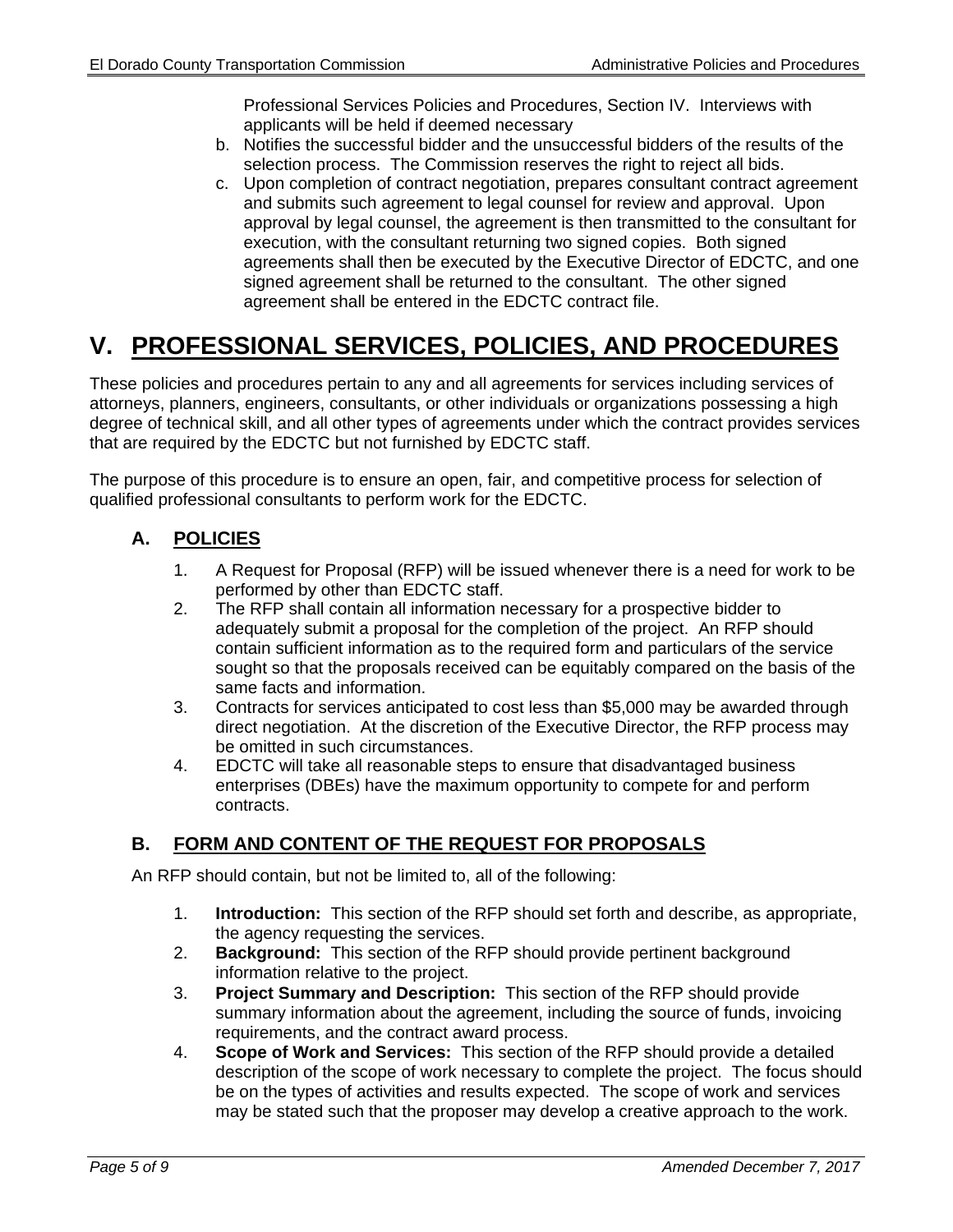- 5. **Contract Deliverables:** This section of the RFP should describe the tasks, schedules, and intermediate products that are expected. This section will describe the expected end result of the work effort.
- 6. **Contact Persons:** This section of the RFP should include information relative to the EDCTC lead staff member.
- 7. **Project Timetable:** This section of the RFP should include all dates pertinent to the RFP, including: issuance of the RFP, closing date for receipt of proposals, date finalists are to be contacted to schedule interviews, interview schedule, anticipated contract award, and start of project.
- 8. **General Conditions**: This section of the RFP should include information relative to EDCTC limitations, contract award process, RFP Addendum requirements, and contract arrangements.

#### 9. **Proposal Content and Organization:**

- a. **Transmittal Letter:** The transmittal letter should include the name, title, address, phone number, and original signature of an individual with authority to negotiate on behalf of and to contractually bind the consulting firm, and who may be contacted during the period of proposal evaluation.
- b. **Table of Contents:** A listing of the major sections in the proposal and the associated page number.
- c. **Introduction:** In this section, the proposer should demonstrate an adequate understanding of the role and relationships of EDCTC.
- d. **Technical Approach:** This should include a summary of the proposed approach, and explanation of the consultant's intended role as related to the project, a thorough explanation of the consultant's proposed course of action, and an itemized description of the proposed project schedule and the deliverables to be produced.

**Project Management:** The proposer must explain the project management system and practices designed to assure that the project is completed within the scheduled time frame and that the quality of the required products will meet the requirements.

- f. **Consultant and Subcontractor Staff:** The proposal must describe the qualifications and experience of each professional who will participate in the project, including a resume for each member of the project team. A project manager must be designated, and an organizational chart showing the manager and all project staff must be included. If a subcontractor will be used, the proposer must include a letter from the subcontractor committing to perform the work.
- g. **Consultant Qualifications and References:** The proposal must describe the nature and outcome of projects previously conducted by the consultant that are related to the work described within the RFP. Descriptions should include client contact names, addresses, and phone numbers. Up to two samples of the consultant's work on closely related projects may be included with the proposal, if available.
- h. **Cost Proposal:** The cost proposal shall describe both the total and the detailed price for which the consultant will commit to complete the total scope of work and end products.
- 10. **Proposal Evaluation and Selection:** This section of the RFP should describe the process for the evaluation of contracts detailed in the Awarding of Contracts section.
- 11. **Payment Schedule:** This section of the RFP should include the process for invoicing EDCTC for payment for work performed. EDCTC may withhold ten percent (10%) of all payments until the successful completion of the project and delivery and acceptance of all final products.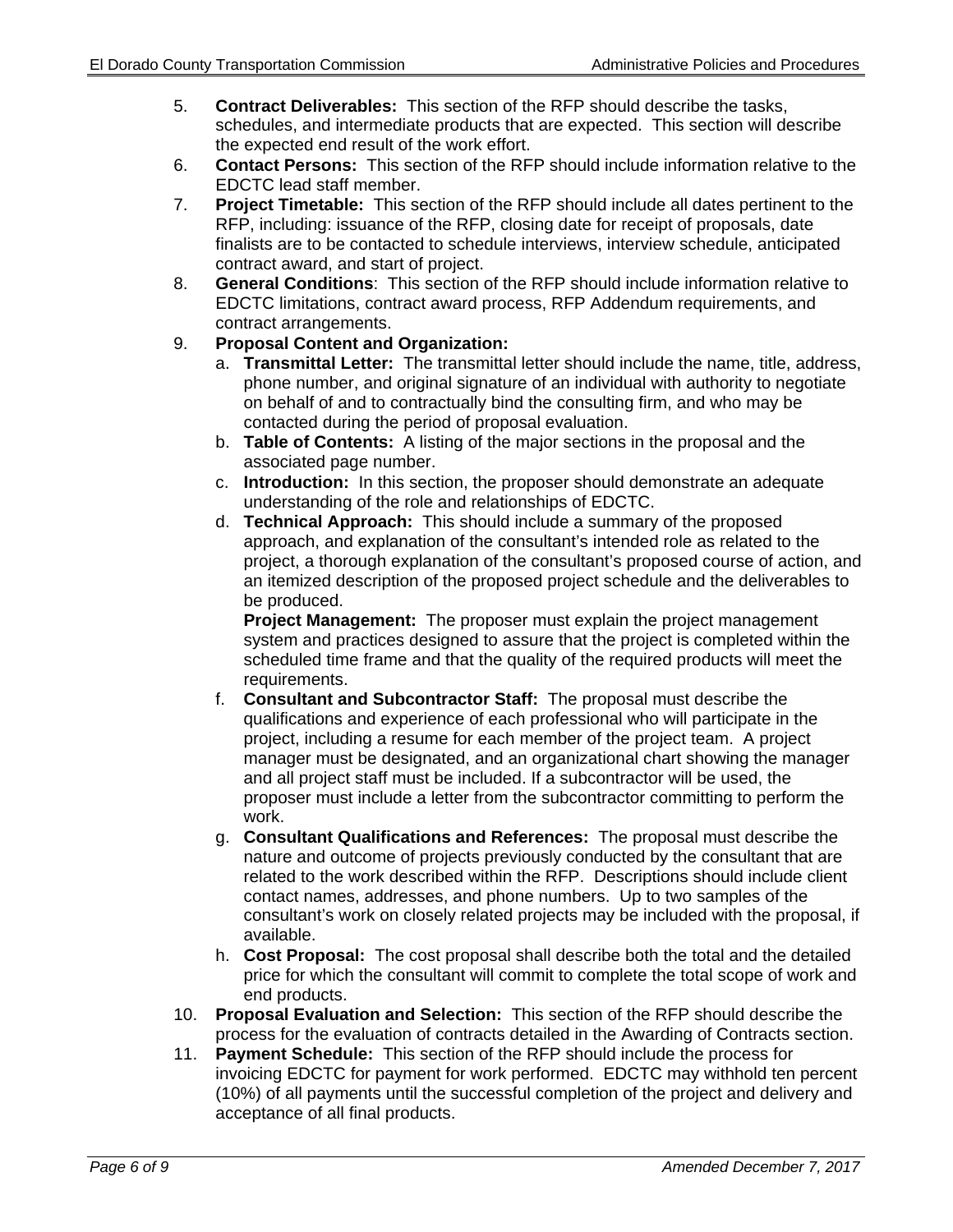### **C. REQUEST FOR PROPOSALS DISTRIBUTION**

The RFP will be issued and posted on the EDCTC website, social media, and advertised in newspapers of general circulation as necessary. Firms identified as having potential for selling the item or providing the service, including those in established EDCTC consultant files, will be notified of the intentions of EDCTC to accept proposals. Any qualified firm or consultant requesting an RFP will be provided one and placed on a consultant list for future distribution.

EDCTC will take all reasonable steps to ensure that Disadvantaged Business Enterprises (DBEs) are afforded a maximum opportunity to participate in the proposal process.

### **D. AWARDING OF CONTRACTS**

- 1. **Evaluation of Proposals:** A panel of technically competent persons, including appropriate staff members, will be formed to evaluate the proposals. Each proposal will be evaluated for its responsiveness to the RFP and the established evaluation criteria. The panel will formulate a recommendation for selection to the Executive Director. The evaluation panel's analysis of proposals will be documented.
- 2. **Interviews and Reference Checks:** Based upon the recommendation of the evaluation panel, consulting firms may be interviewed pending further consideration. Regardless of whether interviews are conducted, professional references provided by the consultant will be contacted.
- 3. **Contract Negotiations and Execution:** Based on the recommendation of the review panel and the reference checks, the Executive Director shall select and notify one bidder who has been selected for contract negotiations. Contracts of \$5,000 or more must be approved by the Commission.

 Once approval is granted, the Executive Director has the authority to approve and sign any and all necessary documentation on behalf of the EDCTC.

### **E. CONTRACT MODIFICATIONS**

Occasionally, situations may arise in which the EDCTC or consultant may wish to modify the cost, scope, or products of a contract.

- 1. **Modification Proposal:** Modifications may be proposed by the EDCTC or the consultant.
- 2. **Analysis:** The lead staff member, in conjunction with the consultant and Executive Director, performs an analysis of the proposed modification, including change to timelines, products, and costs.
- 3. **Determination**: Based on the analysis, the Executive Director makes a determination on the proposed modification.
	- a. Minor Modifications. Minor changes may be executed on the decision of the Executive Director, which is considered final.
	- b. Major Modifications. Major changes, including those which increase contract costs by \$5,000 or more, must be approved by the Commission.
- 4. **Execution:** Based on the determination of the Executive Director or Commission action, the modification is executed after review and approval of legal counsel.

# **VI. GRANT ADMINISTRATION**

### **A. GRANT AGREEMENTS**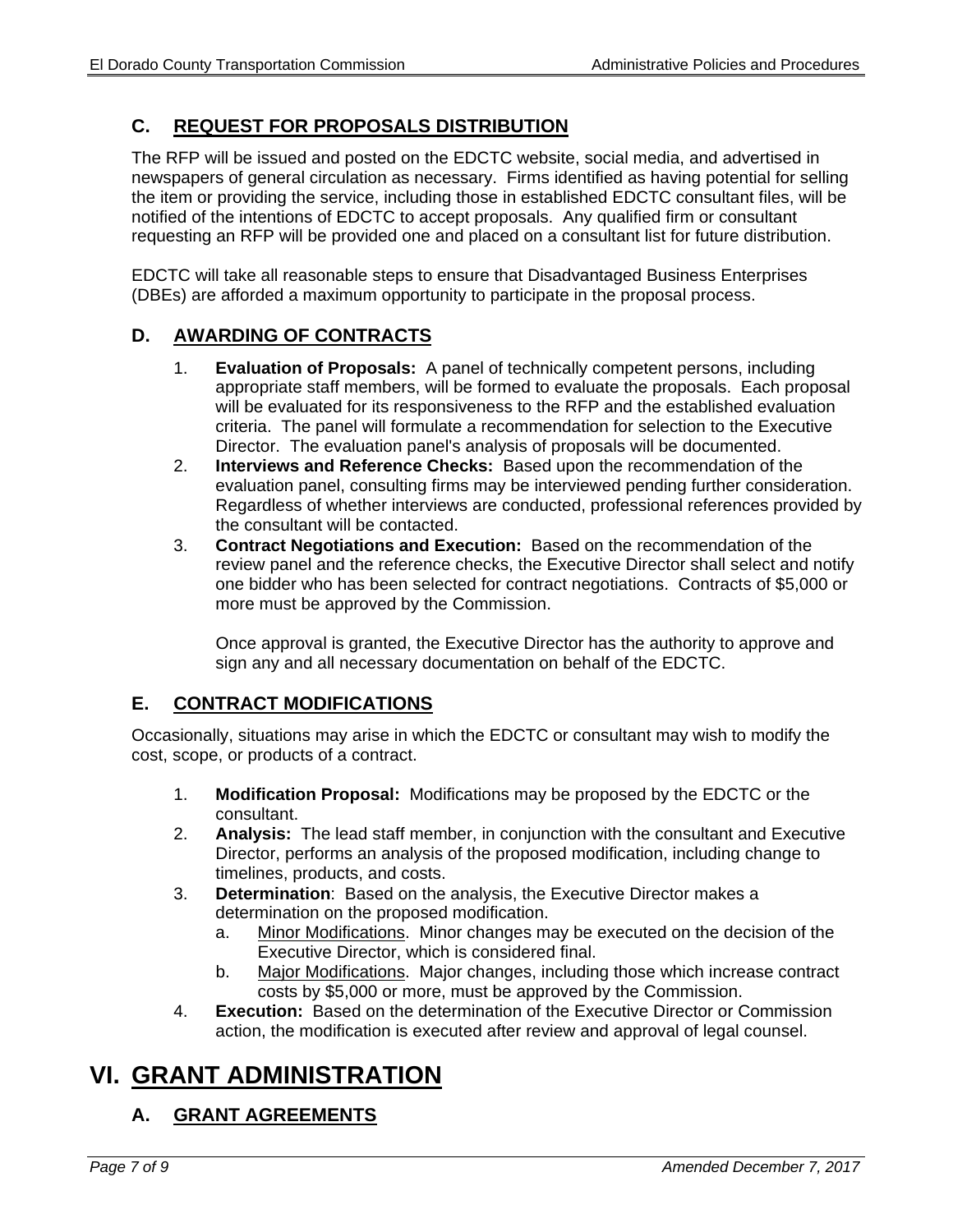- 1. **Receipt**: EDCTC receives agreements to perform work as specified in the approved Overall Work Program (OWP).
- 2. **Administration**: Each grant will have a Project Manager designated by the Executive Director.
- 3. **Administrator Responsibilities:** The designated Project Manager:
	- a. Records receipt of agreement
	- b. Reviews grant conditions
	- c. Obtains review by legal counsel
	- d. Obtains authorized EDCTC signatures
	- e. Transmits executed agreement to appropriate parties
	- f. Notifies appropriate staff of agreement approval
	- g. Files agreement in EDCTC Agreement file

### **B. THIRD PARTY AGREEMENTS WITH PARTICIPATING AGENCIES**

Third party agreements with participating agencies describe grants which are awarded to and administered by EDCTC, but whose tasks are performed by another government agency.

- 1. **Agreement Preparation:** Project Manager prepares agreement including:
	- a. Continuing cooperative agreement
	- b. Resolution for Performance of Services, including an authorization to incur costs
- 2. **Agreement Documentation**: Project Manager enters agreement into pending file and transmits agreement to third party for execution. In order for costs to be incurred on a project (work element), there must be a management authorization letter countersigned by the appropriate EDCTC project manager and the participating agency manager.

 The Project Manager receives and files executed agreements and management letters from the participants.

### **C. THIRD PARTY AGREEMENTS WITH CONSULTANTS**

Third party agreements with consultants describe grants which are awarded to and administered by EDCTC, but whose tasks are performed by a consultant.

- 1. **Determination to Contract:** Prior to soliciting bids for consultant to perform work specified in the OWP, the lead staff member assigned to the work and the Executive Director develop a recommendation whether to use a consultant or EDCTC staff to perform the work.
- 2. **Requests for Proposals (RFP):** When the use of a consultant contract is deemed necessary, procedures outlined in the Contract Administration section shall be followed.

# **VII. GRANT APPLICATION POLICIES AND PROCEDURES**

### **A. DEVELOPMENT**

- 1. **Initiation**: EDCTC staff initiates development of the concept for a new grant by the staff member transmitting the proposal to the Executive Director. The proposal should include:
	- a. A brief description of the grant activity
	- b. Relationship of the grant activity to EDCTC planning program